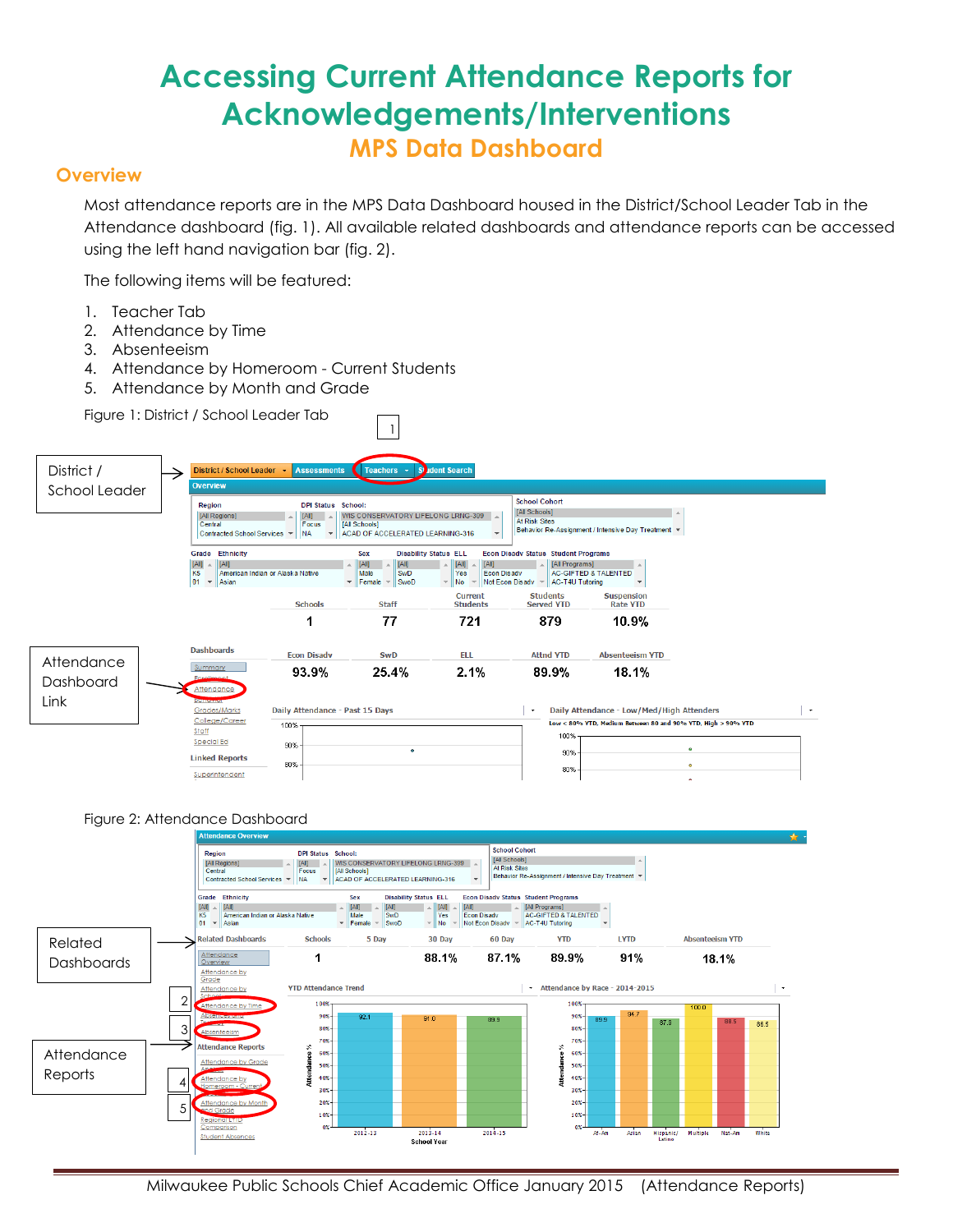## **Teacher Tab**

In the Teacher Tab, users can view their student lists, YTD % Attendance as well as student's last MAP Reading and Math score (fig. 3). The user can also sort columns by clicking on the column heading. There is also a WKCE, MAP, Attendance, Suspensions and GPA Detail Report accessible. For more details, users can click on the student profile icon. User will find student's attendance rates for the past three years (fig. 4). To further drilling in, users can click on attendance in the student profile to find details about the school, date, type of absence, whether the absence is excused, and the reason for the absence (fig. 5).



Figure 4: Student Profile

| <b>MILWAUKEE</b><br>PUBLIC SCHOOLS<br>G<br><b>DATA WAREHOUSE</b> | <b>Student Profile</b><br><b>Student ID:</b><br>Name: |                      |                        |                              |                         |           | <b>DWEN1055 V2.44</b><br><b>Report Refreshed</b><br>Viewed<br>Viewed By | 12/16/2014<br>12/16/2014<br>pequenyg              |                 |
|------------------------------------------------------------------|-------------------------------------------------------|----------------------|------------------------|------------------------------|-------------------------|-----------|-------------------------------------------------------------------------|---------------------------------------------------|-----------------|
|                                                                  | <b>Student Status</b>                                 |                      |                        |                              | Demographic Information |           |                                                                         |                                                   |                 |
| State Student ID                                                 |                                                       |                      |                        | Age                          | 7.83                    |           |                                                                         |                                                   |                 |
| <b>Activity Indicator</b>                                        | <b>Active</b>                                         |                      |                        | <b>Birth Date</b>            |                         | 1/23/07   |                                                                         |                                                   |                 |
| <b>Status</b>                                                    | <b>Enrolled</b>                                       |                      |                        | Over Age                     | <b>No</b>               |           |                                                                         |                                                   |                 |
| Cumulative GPA                                                   | <b>Unavailable</b>                                    |                      |                        | Sex                          | Male                    |           |                                                                         |                                                   |                 |
|                                                                  |                                                       |                      |                        | Race                         |                         |           | <b>Black or African American</b>                                        |                                                   |                 |
|                                                                  |                                                       |                      |                        | At Risk                      | ш.                      |           |                                                                         |                                                   |                 |
|                                                                  |                                                       |                      |                        | Econ Disadv                  | <b>Yes</b>              |           |                                                                         |                                                   |                 |
|                                                                  | <b>Current Placement</b>                              |                      | SpEd                   | OHI                          |                         |           |                                                                         |                                                   |                 |
|                                                                  |                                                       |                      |                        | <b>ELL</b><br><b>No</b>      |                         |           |                                                                         |                                                   |                 |
| School                                                           |                                                       |                      |                        | 504                          | <b>No</b>               |           |                                                                         |                                                   |                 |
| <b>Grade Level</b>                                               | 02                                                    |                      | Home Language          |                              | <b>English</b>          |           |                                                                         | Student's                                         |                 |
| Homeroom                                                         | 0007                                                  |                      |                        | Phone                        |                         | (414)     |                                                                         |                                                   | Attendance from |
| Adm/Wdr History                                                  | <b>Nbr of Schools: 1</b>                              |                      |                        |                              |                         |           |                                                                         |                                                   |                 |
| Outside<br>Attendance<br>Catchment                               | Yes                                                   |                      |                        |                              |                         |           |                                                                         |                                                   | Past 3 years    |
|                                                                  | 2014-2015                                             |                      |                        | 2013-2014                    |                         |           | 2012-2013                                                               |                                                   |                 |
| Detail<br>Attendance                                             | 91%                                                   | 6 Absences / 69 Days | 99%                    |                              |                         |           |                                                                         | 2 Absences / 175 Days 99% 1.5 Absences / 175 Days |                 |
| Dunman JCII00                                                    |                                                       |                      |                        |                              |                         |           |                                                                         |                                                   |                 |
|                                                                  | 2014-2015                                             |                      | 2013-2014              |                              |                         | 2012-2013 |                                                                         | 2011-2012                                         |                 |
| Incidents                                                        | 10 Incident Referral(s)                               |                      | 4 Incident Referral(s) |                              | 2 Incident Referral(s)  |           |                                                                         | 1 Incident Referral(s)                            |                 |
|                                                                  | 2 Suspension(s)                                       |                      | 1 Suspension(s)        |                              | 0 Suspension(s)         |           |                                                                         | 0 Suspension(s)                                   |                 |
|                                                                  | 0 Expulsion(s)                                        |                      | 0 Expulsion(s)         |                              | 0 Expulsion(s)          |           | 0 Expulsion(s)                                                          |                                                   |                 |
| Click here for Student PBIS Report<br><b>High School GPA</b>     |                                                       |                      |                        |                              |                         |           |                                                                         |                                                   |                 |
|                                                                  | <b>Overall Fitness Level</b>                          |                      |                        | Cardiovascular Fitness Level |                         |           |                                                                         |                                                   |                 |
| <b>Test Date</b>                                                 | <b>BMI Result</b>                                     | <b>BMI Score</b>     | <b>PACER Result</b>    |                              | <b>PACER Score</b>      |           |                                                                         |                                                   |                 |
|                                                                  |                                                       |                      |                        |                              |                         |           |                                                                         |                                                   |                 |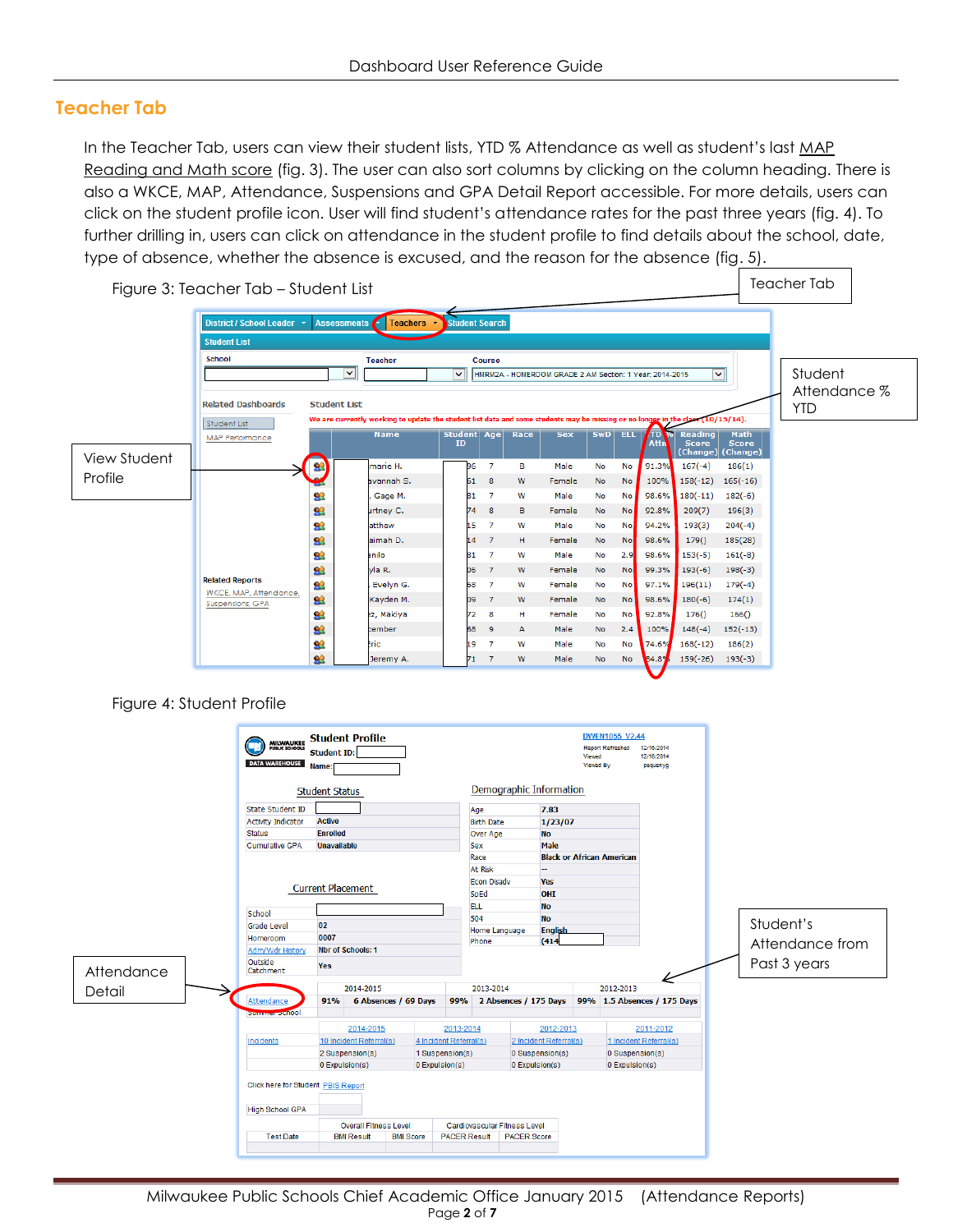|                               | <b>Student Absence and Tardy List</b>                                               | DWAT1050 V2.05                                                                   |                        |                                  |  |  |  |  |  |  |  |  |
|-------------------------------|-------------------------------------------------------------------------------------|----------------------------------------------------------------------------------|------------------------|----------------------------------|--|--|--|--|--|--|--|--|
|                               | <b>MILWAUKEE</b><br>PUBLIC SCHOOLS<br>Student Id:<br><b>DATA WAREHOUSE</b><br>Name: | 12/16/2<br><b>Report Refreshed:</b><br>12/16/2<br>Viewed:<br>Viewed by:<br>peque |                        |                                  |  |  |  |  |  |  |  |  |
| <b>School Year: 2014-2015</b> |                                                                                     |                                                                                  |                        |                                  |  |  |  |  |  |  |  |  |
| School                        | Date                                                                                | Absence Type                                                                     | <b>Excused Absence</b> | Absence Reason                   |  |  |  |  |  |  |  |  |
| 316                           | 11/21/14                                                                            | Unknown                                                                          | <b>Excused</b>         | Absent accept excuse             |  |  |  |  |  |  |  |  |
| 316                           | 11/19/14                                                                            | <b>Full Day</b>                                                                  | <b>Excused</b>         | <b>Suspended</b>                 |  |  |  |  |  |  |  |  |
| 316                           | 10/29/14                                                                            | <b>Full Day</b>                                                                  | <b>Unexcused</b>       | Absent unacceptable excuse       |  |  |  |  |  |  |  |  |
| 316                           | 10/24/14                                                                            | Unknown                                                                          | <b>Excused</b>         | Absent accept excuse             |  |  |  |  |  |  |  |  |
| 316                           | 10/17/14                                                                            | Unknown                                                                          | <b>Excused</b>         | Early dismissal (Check out time) |  |  |  |  |  |  |  |  |
| 316                           | 10/9/14                                                                             | <b>Full Day</b>                                                                  | <b>Excused</b>         | <b>Suspended</b>                 |  |  |  |  |  |  |  |  |
| 316                           | 9/17/14                                                                             | <b>Unknown</b>                                                                   | <b>Excused</b>         | Absent accept excuse             |  |  |  |  |  |  |  |  |
| 316                           | 9/4/14                                                                              | <b>Full Day</b>                                                                  | <b>Excused</b>         | Absent accept excuse             |  |  |  |  |  |  |  |  |
|                               |                                                                                     | Days Tardy: 0                                                                    |                        |                                  |  |  |  |  |  |  |  |  |
|                               |                                                                                     | Days Absent: 6                                                                   |                        |                                  |  |  |  |  |  |  |  |  |

## Figure 5: Student Profile Attendance Detail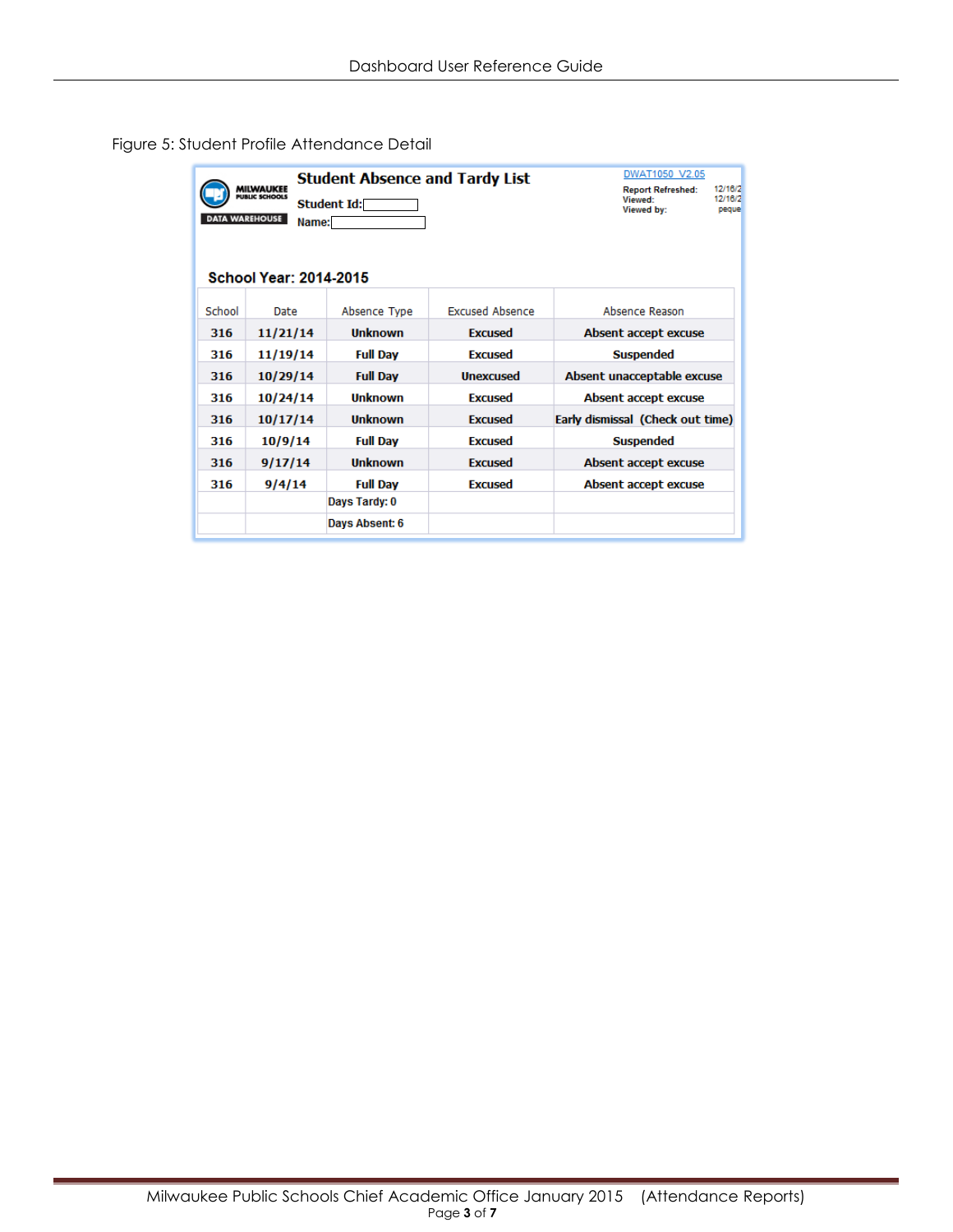## **Absenteeism Dashboard**

The Absentee/Approaching Absentee report found in the Absentee Dashboard can be used to identify students who are approaching absenteeism (90%-84.1%) or currently classified as absentee (≤84%) by grade level (fig. 6). When selecting a category, user can view student details (fig. 7). The user can also sort columns by clicking on the column heading.



Figure 6: Absentee/Approaching Absentee – Current Students

#### Figure 7: Absentee/Approaching Absentee – Current Students Details

|                                                           |                                                                |                            |     |                                  |        | <b>Absentee/Approaching Absentee - Current Students Details</b> |                          |                              |                                 |                                                      |                                                                                                  |                                                                      |                           |       |  |  |
|-----------------------------------------------------------|----------------------------------------------------------------|----------------------------|-----|----------------------------------|--------|-----------------------------------------------------------------|--------------------------|------------------------------|---------------------------------|------------------------------------------------------|--------------------------------------------------------------------------------------------------|----------------------------------------------------------------------|---------------------------|-------|--|--|
|                                                           | <b>School Cohort</b><br>Region<br><b>DPI Status</b><br>School: |                            |     |                                  |        |                                                                 |                          |                              |                                 |                                                      |                                                                                                  |                                                                      |                           |       |  |  |
|                                                           | [All Regions]<br>Central                                       | Contracted School Services |     | <b>AIN</b><br>Focus<br><b>NA</b> | ∧      | ۹C<br>[All<br>AC                                                |                          |                              |                                 |                                                      | <b>IAII Schools1</b><br><b>At Risk Sites</b><br>Behavior Re-Assignment / Intensive Day Treatment |                                                                      |                           |       |  |  |
|                                                           | Grade                                                          | <b>Ethnicity</b>           |     |                                  |        | Sex                                                             |                          | <b>Disability Status ELL</b> |                                 |                                                      | <b>Econ Disady Status Student Programs</b>                                                       |                                                                      |                           |       |  |  |
|                                                           | <b>TAIR</b><br>∧<br>K <sub>5</sub><br>01                       | <b>TAIR</b><br>Asian       |     | American Indian or Alaska Native |        | <b>TAIR</b><br>́<br>Male<br>◡<br>Female                         | IA<br><b>SwD</b><br>SwoD |                              | <b>TAIT</b><br>Yes<br><b>No</b> | <b>TAIR</b><br><b>Econ Disady</b><br>Not Econ Disadv |                                                                                                  | [All Programs]<br><b>AC-GIFTED &amp; TALENTED</b><br>AC-T4U Tutoring | ∧                         |       |  |  |
| Grade 03<br>Absenteeism Group Approaching Absentee V<br>◡ |                                                                |                            |     |                                  |        |                                                                 |                          |                              |                                 |                                                      |                                                                                                  |                                                                      |                           |       |  |  |
| Total of 13 row(s) with 3000 Row Limit                    |                                                                |                            |     |                                  |        |                                                                 |                          |                              |                                 |                                                      |                                                                                                  |                                                                      |                           |       |  |  |
|                                                           |                                                                | <b>Student ID</b>          |     | <b>Student Name</b>              |        | <b>Current</b><br>Grade                                         | <b>Sex</b>               | Age                          | <b>SpEd</b>                     | <b>ELL</b>                                           | Econ<br><b>Disadv</b>                                                                            | <b>Absenteeism</b><br><b>Group</b>                                   | <b>Attendance</b><br>Rate | Grade |  |  |
|                                                           |                                                                |                            |     |                                  |        |                                                                 |                          |                              |                                 |                                                      |                                                                                                  |                                                                      |                           | ≂     |  |  |
|                                                           | 92<br>87                                                       |                            | Lin | len                              |        | 03                                                              | Male                     | 8                            | SwD                             | No                                                   | No                                                                                               | Approaching<br>Absentee                                              | 88.4%                     | 03    |  |  |
|                                                           | 92<br>87                                                       |                            | Ari | n                                |        | 03                                                              | Male                     | 8                            | <b>SwD</b>                      | <b>No</b>                                            | <b>Yes</b>                                                                                       | Approaching<br>Absentee                                              | 87%                       | 03    |  |  |
|                                                           | 92<br>88                                                       |                            | Ivy |                                  |        | 03                                                              | Male                     | 8                            | SwoD                            | No                                                   | Yes                                                                                              | Approaching<br>Absentee                                              | 89.1%                     | 03    |  |  |
|                                                           | 92<br>88                                                       |                            | We  |                                  |        | 03                                                              | Male                     | 9                            | SwoD                            | <b>No</b>                                            | <b>Yes</b>                                                                                       | Approaching<br>Absentee                                              | 84.1%                     | 03    |  |  |
|                                                           | 92<br>88                                                       |                            | Xid |                                  |        | 03                                                              | Male                     | 8                            | SwoD                            | Yes                                                  | Yes                                                                                              | Approaching<br>Absentee                                              | 87%                       | 03    |  |  |
|                                                           | 92<br>88                                                       |                            | Sk  | via                              |        | 03                                                              | Female                   | - 8                          | SwoD                            | <b>No</b>                                            | <b>No</b>                                                                                        | Approaching<br>Absentee                                              | 89.9%                     | 03    |  |  |
|                                                           | 92<br>88                                                       |                            | Mc  |                                  | nnah   | 03                                                              | Female                   | -9                           | SwD                             | No                                                   | No                                                                                               | Approaching<br>Absentee                                              | 89.9%                     | 03    |  |  |
|                                                           | 92<br>88                                                       |                            | Per | а                                |        | 03                                                              | Female                   | - 8                          | SwD                             | <b>No</b>                                            | <b>Yes</b>                                                                                       | Approaching<br>Absentee                                              | 87%                       | 03    |  |  |
|                                                           | 92<br>88                                                       |                            | Nel |                                  | iva E. | 03                                                              | Female                   | 8                            | SwoD                            | <b>No</b>                                            | Yes                                                                                              | Approaching<br>Absentee                                              | 86.2%                     | 03    |  |  |
|                                                           | 92<br>88                                                       |                            | Yar | п                                |        | 03                                                              | Male                     | 8                            | SwoD                            | <b>No</b>                                            | <b>No</b>                                                                                        | Approaching<br>Absentee                                              | 89.9%                     | 03    |  |  |
|                                                           | 92<br>88                                                       |                            | Thi |                                  |        | 03                                                              | Male                     | 8                            | SwoD                            | Yes                                                  | Yes                                                                                              | Approaching<br>Absentee                                              | 86.2%                     | 03    |  |  |
|                                                           | 92<br>90                                                       |                            | Asl |                                  | lar A. | 03                                                              | Female                   | 8                            | <b>SwD</b>                      | <b>Yes</b>                                           | <b>Yes</b>                                                                                       | Approaching<br>Absentee                                              | 87.1%                     | 03    |  |  |
|                                                           | 92<br>90                                                       |                            | Jim | dan                              |        | 03                                                              | Male                     | 8                            | SwoD                            | No                                                   | Yes                                                                                              | Approaching<br>Absentee                                              | 89.9%                     | 03    |  |  |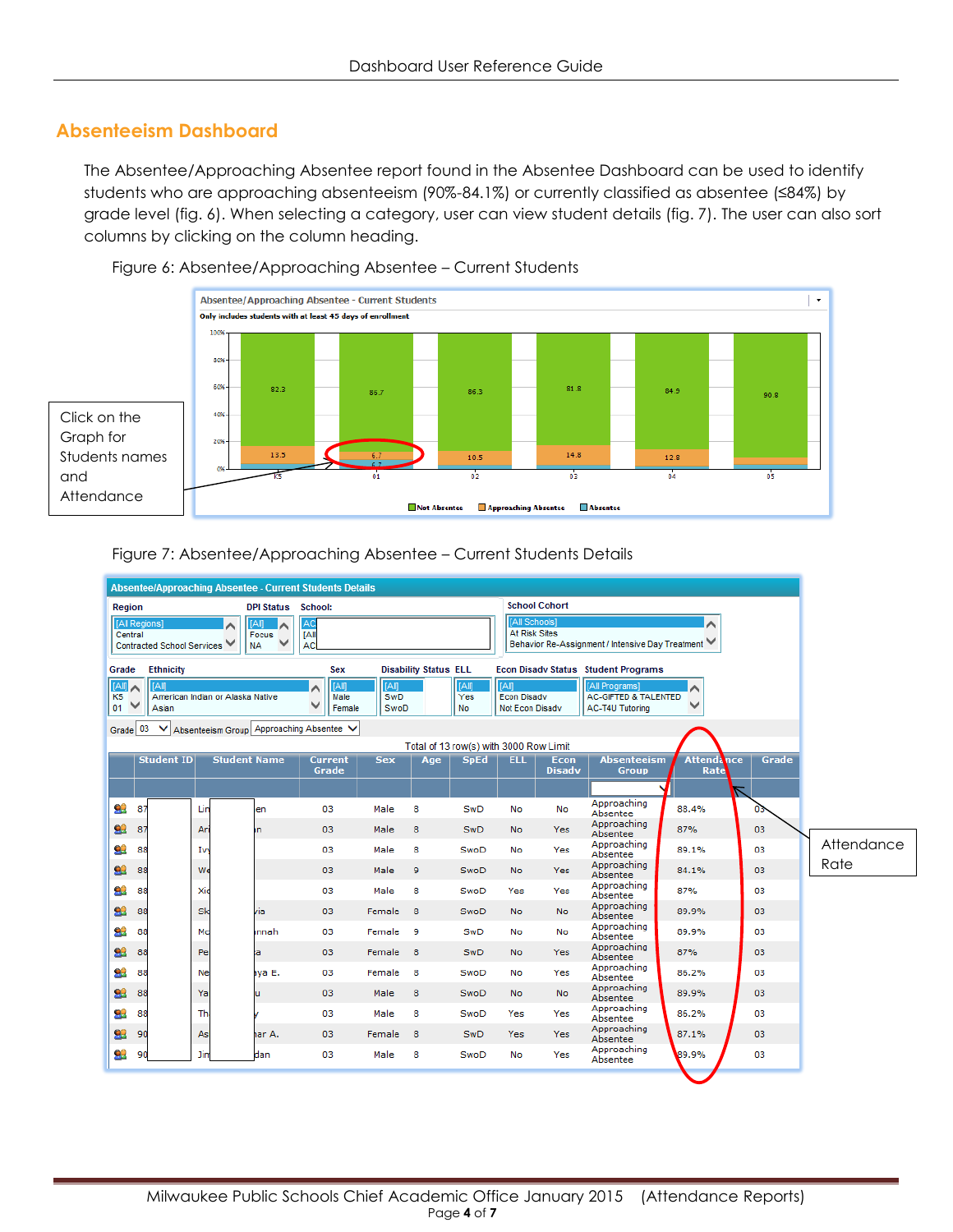## **Attendance by Time Dashboard**

In the Attendance by Time Dashboard, user can view attendance by month (fig.8). By selecting the desired month and year, users can view individual student's attendance and filter grade level, month, and school year in addition to several other filters (fig.9). The user can also sort columns by clicking on the column heading.



Figure 8: Attendance by Month

#### Figure 9: Attendance by Month Details

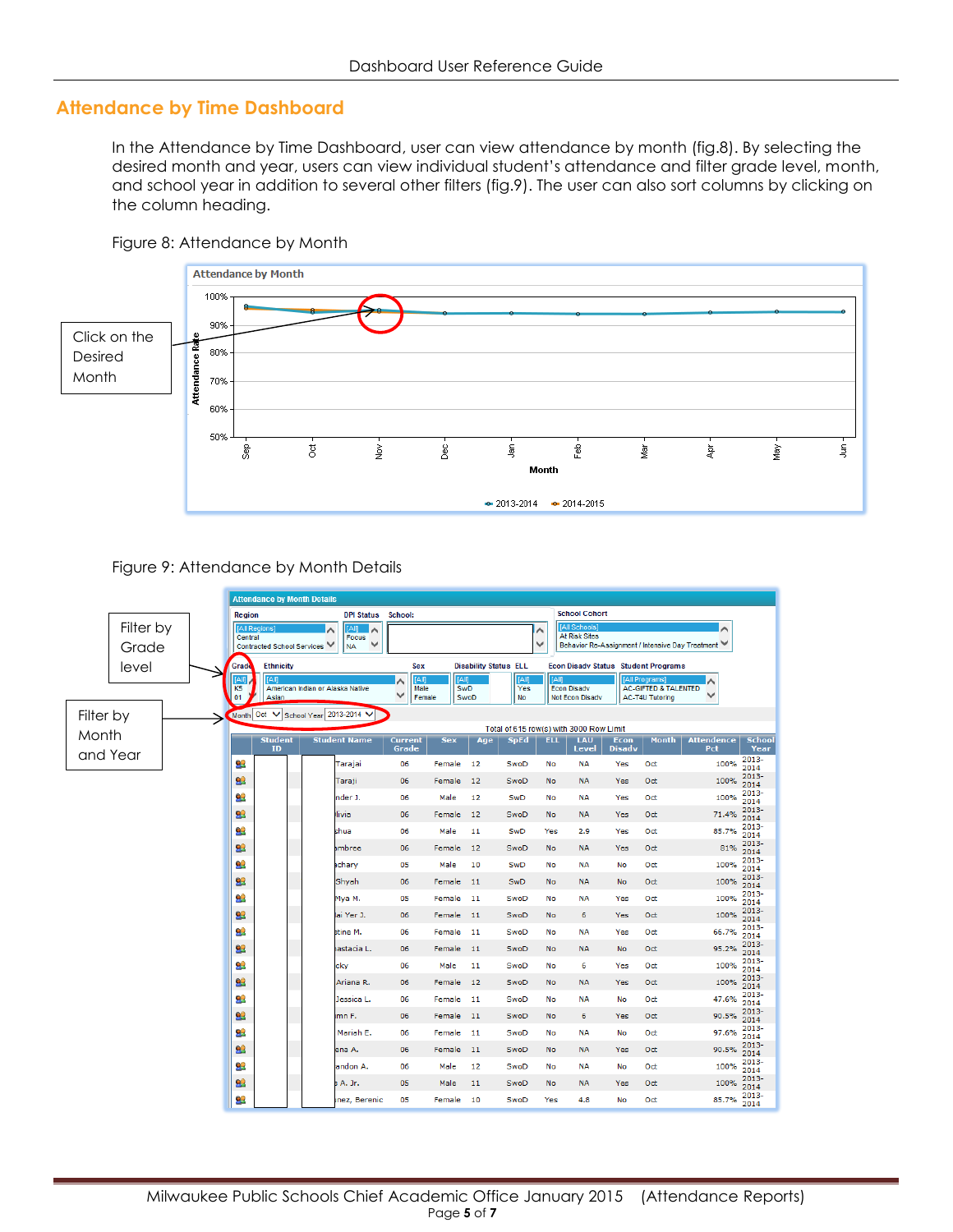# **Attendance by Homeroom - Current Students Report**

User can view attendance by homeroom and month in this report (fig. 10). When drilling in, user can select a homeroom and see overall attendance rates by student (fig.11).



Figure 10: Attendance by Homeroom Analysis Current Students

#### Figure 11: Attendance by Homeroom Analysis Detail Current Students

|                                                             | Attendance by Homeroom Analysis Detail Current Students<br><b>Current School:</b>                                     |                | DWAT1295 V2.02<br><b>Report Refreshed:</b><br>Viewed: | 12/16/2014<br>12/16/2014 |                |            |            |                                      |                                  |                                         |                                                  |                                            |                                  |  |
|-------------------------------------------------------------|-----------------------------------------------------------------------------------------------------------------------|----------------|-------------------------------------------------------|--------------------------|----------------|------------|------------|--------------------------------------|----------------------------------|-----------------------------------------|--------------------------------------------------|--------------------------------------------|----------------------------------|--|
| <b>MILWAUKEE</b><br>PUBLIC SCHOOLS<br><b>DATA WAREHOUSE</b> | <b>Viewed by:</b><br>pequenyg<br>Gender: All. Ethnicity: All. SpEd: SpEd and Non-SpEd Students.<br>ELL: All, FRL: All |                |                                                       |                          |                |            |            |                                      |                                  |                                         |                                                  |                                            |                                  |  |
| <b>Student</b><br>ID                                        | <b>Name</b>                                                                                                           | Curr<br>Grade  | Gen                                                   | <b>Eth</b>               | <b>SpEd</b>    | <b>ELL</b> | <b>FRL</b> | <b>School</b><br>of<br><b>Record</b> | <b>Membership</b><br><b>Days</b> | <b>Excused</b><br><b>Absent</b><br>Days | <b>Unexcused</b><br><b>Absent</b><br><b>Days</b> | <b>Suspension</b><br><b>Served</b><br>Days | <b>Attendance</b><br><b>Rate</b> |  |
|                                                             |                                                                                                                       | K <sub>4</sub> | M                                                     | н                        | <b>NA</b>      | <b>NA</b>  | <b>No</b>  |                                      | 69                               | $\Omega$                                |                                                  |                                            | 98.6%                            |  |
|                                                             | Rofisah                                                                                                               | K <sub>4</sub> | F                                                     | A                        | <b>NA</b>      | <b>NA</b>  | Yes        |                                      | 69                               | 1                                       | 4                                                |                                            | 92.8%                            |  |
|                                                             | Shokila                                                                                                               | K <sub>4</sub> | F                                                     | A                        | <b>NA</b>      | <b>NA</b>  | Yes        |                                      | 69                               | 1                                       | 4                                                |                                            | 92.8%                            |  |
|                                                             | anna                                                                                                                  | K4             | F                                                     | W                        | <b>NA</b>      | <b>NA</b>  | No         |                                      | 69                               | $\overline{2}$                          |                                                  |                                            | 95.7%                            |  |
|                                                             |                                                                                                                       | K4             | F                                                     | W                        | <b>NA</b>      | <b>NA</b>  | No         |                                      | 69                               | 4                                       |                                                  |                                            | 92.8%                            |  |
|                                                             |                                                                                                                       | K4             | M                                                     | н                        | <b>NA</b>      | <b>NA</b>  | Yes        |                                      | 69                               | $\overline{2}$                          |                                                  |                                            | 95.7%                            |  |
|                                                             |                                                                                                                       | K <sub>4</sub> | M                                                     | w                        | R2             | <b>NA</b>  | No         |                                      | 69                               | $\overline{2}$                          |                                                  |                                            | 95.7%                            |  |
|                                                             |                                                                                                                       | K4             | М                                                     | w                        | <b>NA</b>      | <b>NA</b>  | Yes        |                                      | 68                               | $\overline{2}$                          |                                                  |                                            | 95.6%                            |  |
|                                                             |                                                                                                                       | K <sub>4</sub> | F                                                     | w                        | R <sub>2</sub> | <b>NA</b>  | No         |                                      | 68                               | $\overline{2}$                          |                                                  |                                            | 97.1%                            |  |
|                                                             |                                                                                                                       | K4             | M                                                     | A                        | <b>NA</b>      | <b>NA</b>  | Yes        |                                      | 68                               | 3.5                                     | $\overline{2}$                                   | $\overline{2}$                             | 90.4%                            |  |
|                                                             | Vi                                                                                                                    | K <sub>4</sub> | F                                                     | A                        | <b>NA</b>      | <b>NA</b>  | No         |                                      | 68                               | $\mathbf 0$                             |                                                  |                                            | 98.5%                            |  |
|                                                             |                                                                                                                       | K <sub>4</sub> | M                                                     | w                        | <b>NA</b>      | <b>NA</b>  | Yes        |                                      | 67                               | 5                                       | $\overline{2}$                                   |                                            | 89.6%                            |  |
|                                                             |                                                                                                                       | K4             | M                                                     | H                        | <b>NA</b>      | <b>NA</b>  | No         |                                      | 68                               | $\overline{0}$                          |                                                  |                                            | 98.5%                            |  |
|                                                             |                                                                                                                       | K4             | F                                                     | W                        | <b>NA</b>      | <b>NA</b>  | No         |                                      | 68                               | 3                                       |                                                  |                                            | 94.1%                            |  |
|                                                             |                                                                                                                       | K4             | M                                                     | B                        | <b>NA</b>      | <b>NA</b>  | Yes        |                                      | 68                               | 4                                       | 1.5                                              |                                            | 91.9%                            |  |
|                                                             |                                                                                                                       | K4             | F                                                     | W                        | <b>NA</b>      | <b>NA</b>  | No         |                                      | 69                               | 1                                       |                                                  |                                            | 98.6%                            |  |
|                                                             |                                                                                                                       | K4             | F                                                     | н                        | <b>NA</b>      | <b>NA</b>  | No         |                                      | 25                               | $\overline{2}$                          |                                                  |                                            | 92.0%                            |  |
|                                                             |                                                                                                                       | K <sub>4</sub> | F                                                     | W                        | <b>NA</b>      | <b>NA</b>  | No         |                                      | 65                               | 4                                       |                                                  |                                            | 93.8%                            |  |
|                                                             |                                                                                                                       | K4             | F                                                     | W                        | <b>NA</b>      | <b>NA</b>  | No         |                                      | 68                               | 14.5                                    |                                                  |                                            | 77.2%                            |  |
|                                                             |                                                                                                                       | K4             | М                                                     | W                        | <b>NA</b>      | <b>NA</b>  | Yes        |                                      | 67                               | 6                                       |                                                  |                                            | 91.0%                            |  |
|                                                             |                                                                                                                       | K4             | M                                                     | A                        | <b>NA</b>      | <b>NA</b>  | Yes        |                                      | 67                               | 1                                       | 1                                                |                                            | 97.0%                            |  |
|                                                             | lison                                                                                                                 | K4             | F                                                     | A                        | <b>NA</b>      | <b>NA</b>  | Yes        |                                      | 69                               | 8                                       | 3                                                |                                            | 82.6%                            |  |
|                                                             |                                                                                                                       | K4             | F                                                     | A                        | <b>NA</b>      | <b>NA</b>  | Yes        |                                      | 69                               | 4                                       | 1                                                |                                            | 91.3%                            |  |
|                                                             |                                                                                                                       | K4             | F                                                     | A                        | <b>NA</b>      | <b>NA</b>  | No         |                                      | 64                               | $\overline{2}$                          |                                                  |                                            | 96.9%                            |  |
|                                                             |                                                                                                                       | K4             | M                                                     | A                        | <b>NA</b>      | <b>NA</b>  | No         |                                      | 67                               |                                         | $\overline{2}$                                   |                                            | 97.0%                            |  |
|                                                             |                                                                                                                       | K4             | F                                                     | A                        | <b>NA</b>      | <b>NA</b>  | Yes        |                                      | 65                               | 4                                       | 3                                                |                                            | 89.2%                            |  |
|                                                             |                                                                                                                       | K4             | F                                                     | W                        | <b>NA</b>      | <b>NA</b>  | No         |                                      | 67                               | 5                                       | $\overline{2}$                                   |                                            | 89.6%                            |  |
|                                                             |                                                                                                                       | K4             | M                                                     | A                        | NA             | <b>NA</b>  | No         |                                      | 67                               | 1                                       |                                                  |                                            | 98.5%                            |  |
| 28 Students                                                 |                                                                                                                       |                |                                                       |                          |                |            |            |                                      |                                  |                                         |                                                  |                                            | 93.4%                            |  |